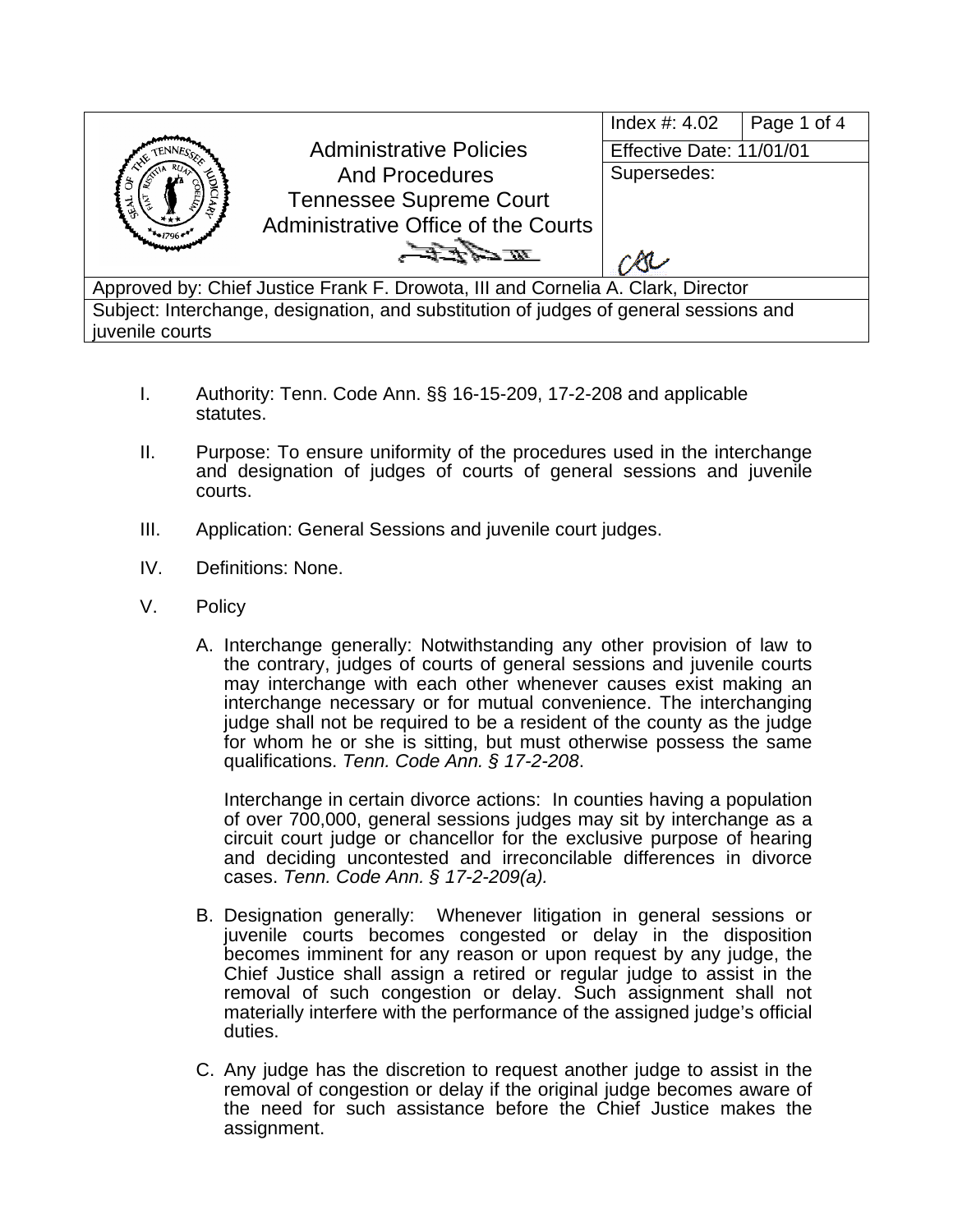| Subject: Interchange, designation, and substitution of judges of   Index #: 4.02   Page 2 of 4 |  |
|------------------------------------------------------------------------------------------------|--|
| general sessions and juvenile courts                                                           |  |

In such situations, both the requesting judge and the assigned judge may hear, try and dispose of cases in such court at the same time, both signing their respective minutes. *Tenn. Code Ann. § 17-2-109.* 

D. Designation and Use of Referees/Appointed Officers of the Judicial System: In addition to the statutory provisions governing the referee and clerk and master positions, the referee or clerk and master can be appointed as a full-time officer of the judicial system in accordance with Tenn. Code Ann. § 16-15-209(g) and also can be used as a lawyer substitute judge in accordance with Tenn. Code Ann. §16-15- 209(a)(4).

Such appointed judicial officers shall serve as a special judge only in matters related to their duties as judicial officers. Designation of referees or clerks and masters by the Chief Justice is not required in such cases.

- E. Immunity for Judges: Any judge or lawyer specially appointed pursuant to Tenn. Code Ann. § 17-2-109 or Tenn. Code Ann. § 16-15- 209 or by interchange shall have the same immunity as the judge for whom the judge or lawyer is sitting. The county where the special judge or lawyer is sitting shall be required to provide the defense. *Tenn. Code Ann. § 16-1-114.*
- F. Reimbursement: A judge assigned to a court outside their county of residence shall receive reimbursement for travel expenses from the county requesting assistance in accordance with the judicial travel regulations of the supreme court. *Tenn. Code Ann. § 16-15-209(b).*
- G. Compensation: The county legislative body may authorize payment of compensation to a special lawyer judge. The amount of compensation shall not exceed that of other judges of the general sessions court or juvenile court for such county. *Tenn. Code Ann. § 16-15-209(c).*
- H. Oaths: Every special judge, before entering on the duties of the judge's appointment, shall take an oath before the clerk of the court and file such oath with the clerk. Tenn. Code Ann. § 17-2-120.
- I. County with population of over 800,000 See also Tenn. Code Ann. § 16-15-209(e) through (h) for provisions regarding adopted resolutions and special judge provisions in any county having a population in excess of 800,000.
- VI. Procedures:
	- A. If a special judge is necessary, the judge shall interchange with another judge within the county. If a judge cannot serve by interchange, a judge may seek to find any current, former, or retired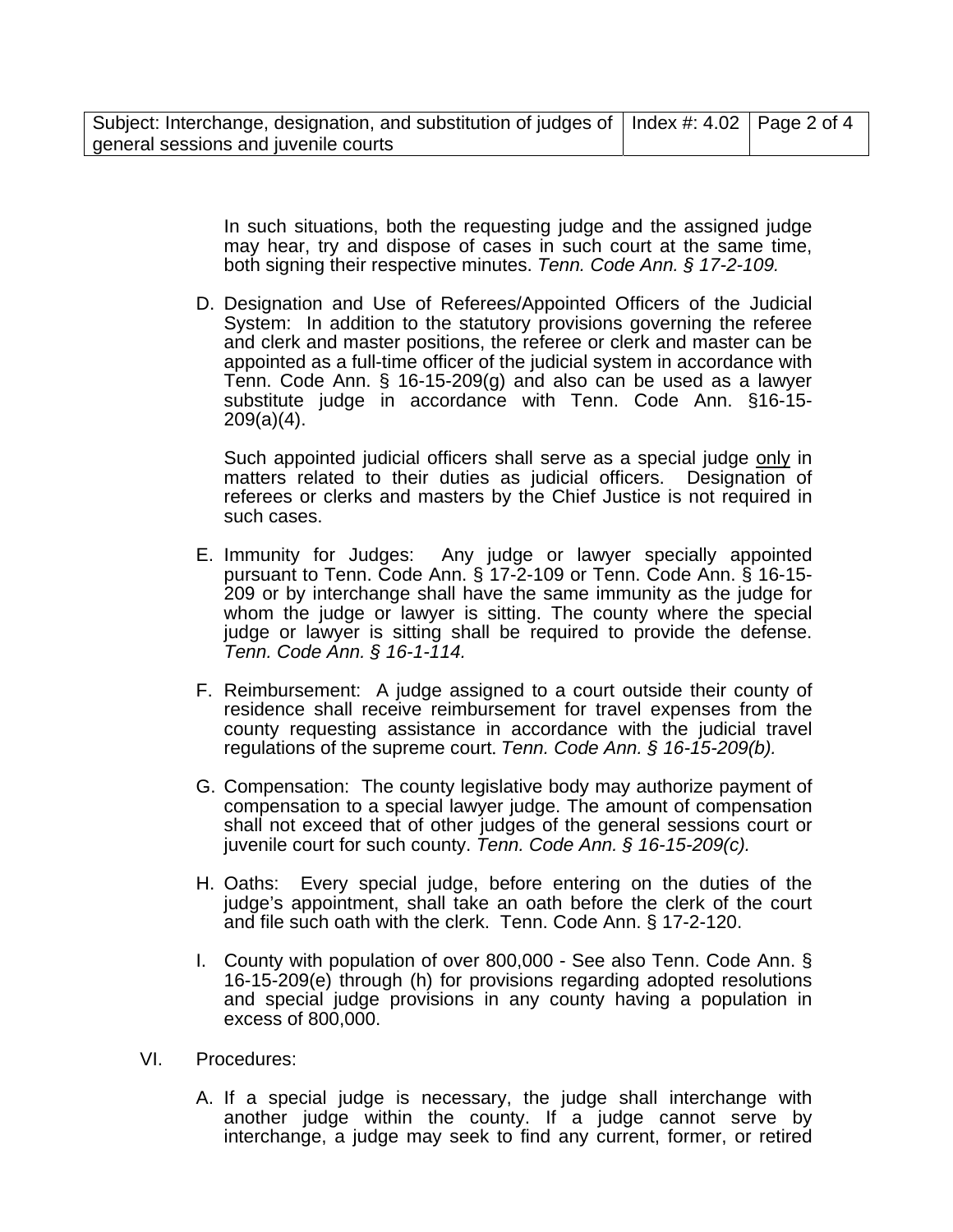| Subject: Interchange, designation, and substitution of judges of   Index #: 4.02   Page 3 of 4 |  |
|------------------------------------------------------------------------------------------------|--|
| general sessions and juvenile courts                                                           |  |

judge who will sit as special judge. Such designation shall be made by the chief justice. The judge should contact the Administrative Office of the Courts to process the designation order.

- B. In a county with only one (1) general sessions judge or juvenile court judge, the judge shall seek to find any current, former, or retired judge who will sit as a special judge. The special judge shall serve by designation of the chief justice. The judge should contact the Administrative Office of the Courts to process the designation order.
- C. If a judge is disqualified by reason of a conflict of interest or other circumstance where the judge's impartiality in choosing another judge to sit as special judge could be questioned, the judge should apply to the Administrative Office of the Courts for assistance in finding a judge to sit by interchange or designation. *See Supreme Court Rule 10, Canon 3(E) regarding disqualification.*
- D. If the judge is unable to secure a judge under (1) or (2), or if the circumstances outlined in (3) exist, the judge may apply to the Administrative Office of the Courts for assistance in finding a judge to sit by designation as a special judge. See Tenn. Code Ann. §16-15- 209(a)(1)-(3).
- E. The Administrative Office of the Courts, absent special circumstances, cannot secure a replacement when the regular judge's absence results from:
	- 1. attendance at a conference, educational seminar or speaking engagement;
	- 2. attendance at an annually scheduled state or local bar association meeting;
	- 3. scheduled vacation; or
	- 4. regularly scheduled administrative days or weeks in which the judge rotates off the bench to handle administrative matters.
- VII. Alternate Procedure Lawyer as Special Judge: Only after exhausting the procedures set forth in Section VI, a judge may appoint a lawyer from a list, on a rotating basis, of lawyers that have been previously approved by the judges of the county who are constitutionally qualified, in good standing and possess sufficient experience and expertise. A lawyer appointed is subject to the following limitations:
	- A. The lawyer may preside only if the parties and counsel are notified that the duly elected or appointed judge will be absent and that a practicing lawyer will serve as a special judge.
	- B. The parties choose to proceed and not to continue the case pending return of the duly elected or appointed judge; and